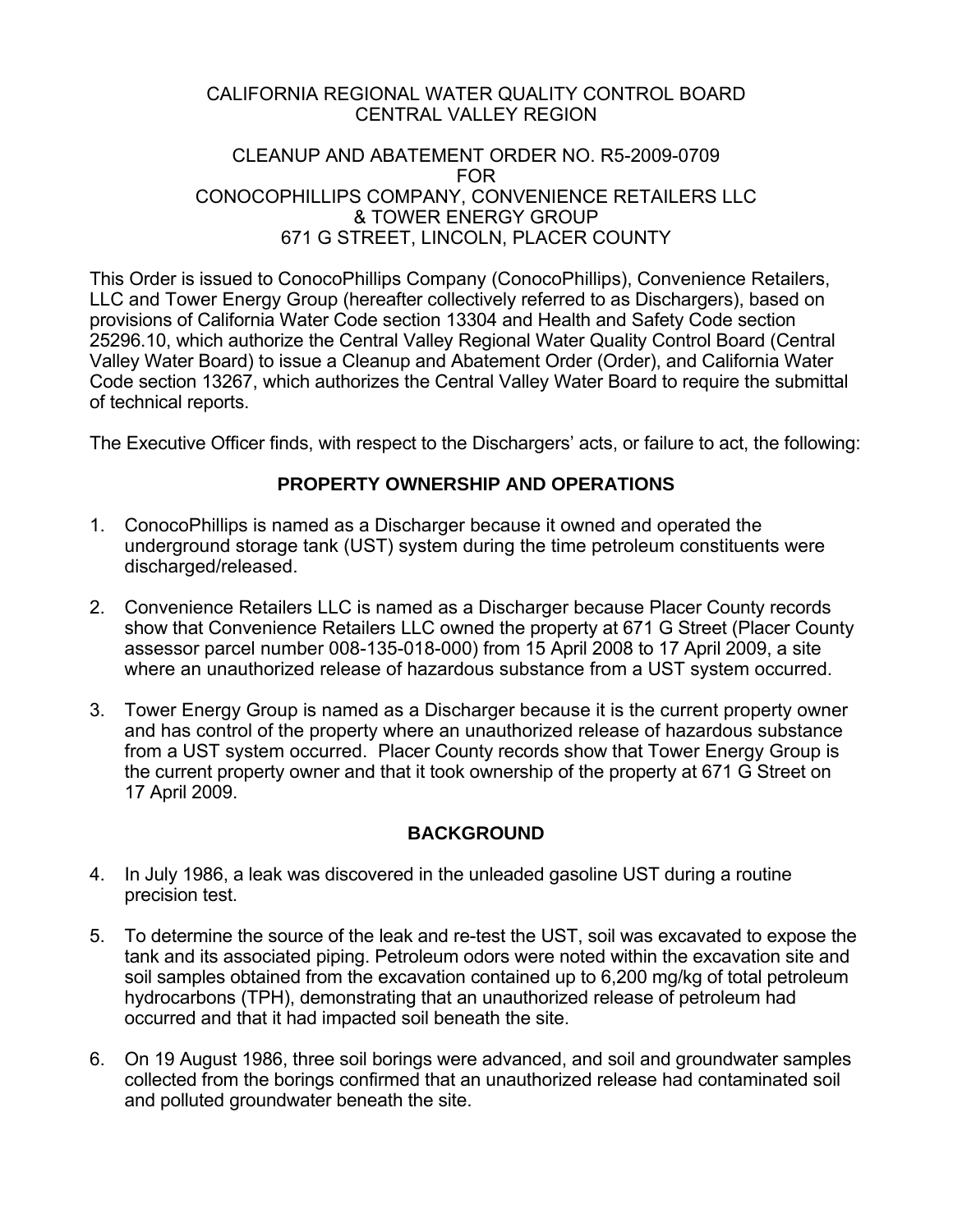- 7. Between August 1986 and November 1989, 10 groundwater monitoring wells (MW-1 through MW-10) and one extraction well (EW-1) were installed beneath the site in an effort to determine the nature and extent of the unauthorized release and to remove free phase product.
- 8. In March 1993, seven vapor extraction wells (VEW-1 through VEW-7) were installed and by March 1994 a soil vapor extraction (SVE) system was operating. Due to declining influent concentrations, the SVE system was shut down in March 1997.
- 9. In April 1999, the site's UST system, consisting of three 10,000-gallon tanks, was excavated and removed from the site along with 400 cubic yards of contaminated soil and 12,000 gallons of polluted groundwater. During the removal and relocation of the site's UST system, two vapor extraction wells were abandoned (VEW-4 and VEW-6), air sparge (AS) lines were run to four site wells (MW-1, MW-2, MW-3 and EW-4), and four horizontal sparge lines were installed within the former tank pit.
- 10. In January 2000, the site's modified SVE/AS remedial system was restarted. The system operated through March 2001, when it was shut down due to declining influent concentrations.
- 11. Between August and September 2005, five onsite oxygen injection wells (OS-1 and OS-3 through OS-6) were installed, and in 2006 three additional oxygen injection wells (OS-2, OS-7 and OS-8) were installed. Oxygen injections, which began in November 2005 and continued through June 2007, distributed 3,550 pounds of oxygen into the subsurface beneath the site.
- 12. In June 2008, seven shallow soil gas probes (SV-1 through SV-7) and six ozone injection wells (OS-9 through OS-14) were installed.
- 13. Although a network of ozone injection wells was installed, the Dischargers have failed to operate the approved ozone injection remedial system.
- 14. Although multiple attempts have been made to address the unauthorized release of petroleum hydrocarbons identified in soil, soil vapor and groundwater, remedial measures have failed to adequately mitigate the effects of the petroleum release.
- 15. Although not observed since 1998, monitoring wells MW-1, MW-2, MW-3 and EW-1 have all contained free phase product at some time in the past. Additionally, while free phase product has not been observed since 1998, hydrocarbon concentrations in EW-1 have been increasing since March 1999 and as of November 2008 were at the highest levels seen in eight years.
- 16. The table below shows the maximum concentrations of petroleum constituents reported in groundwater as of November 2008 and the water quality objectives (WQOs) for those constituents.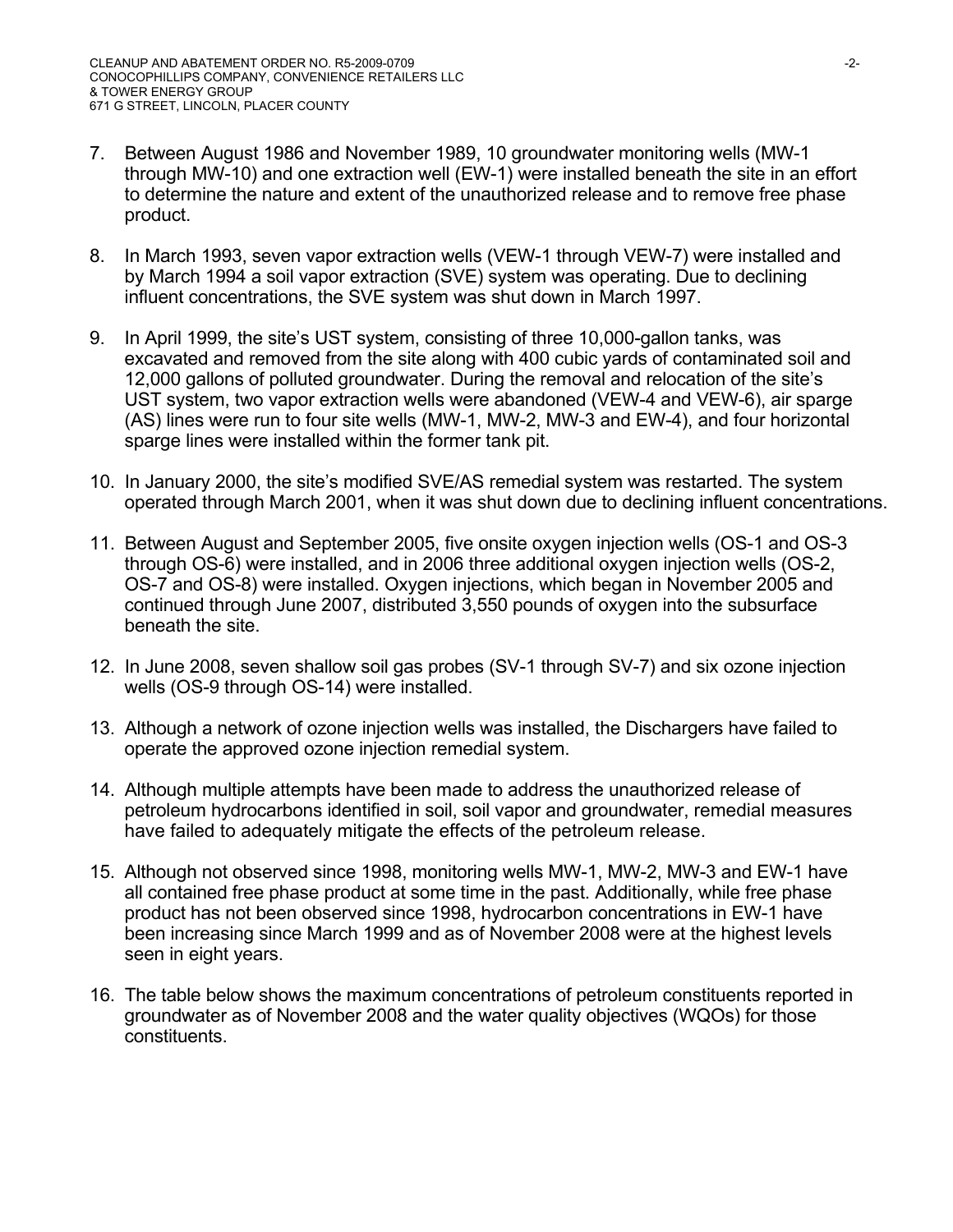| <b>Constituent</b>                                      | <b>Maximum Concentration</b><br>$(\mu g/L)$ | <b>Water Quality Objectives</b><br>(µg/L) |  |
|---------------------------------------------------------|---------------------------------------------|-------------------------------------------|--|
| TPH as gasoline (TPH-g)                                 | 120,000                                     |                                           |  |
| Benzene                                                 | 19,000                                      | 42                                        |  |
| Ethylbenzene                                            | 4,100                                       | 30 <sup>3</sup>                           |  |
| <b>Toluene</b>                                          | 24,000                                      | 40 <sup>3</sup>                           |  |
| Xylenes                                                 | 21,000                                      | 20 <sup>3</sup>                           |  |
| Methyl Tertiary Butyl Ether (MtBE)                      | 850                                         | $5^{\circ}$                               |  |
| 1 - USEPA Health Advisory<br>2 - California Primary MCL | 3 - USEPA Secondary MCL                     | 4 - California Secondary MCL              |  |

These concentrations of petroleum constituents in groundwater are indicative of liquid phase hydrocarbons and constitute "waste" as defined in California Water Code section 13050. Although the petroleum constituent concentrations have decreased, they remain well above established WQOs and may extend an unknown distance downgradient from the site.

17. As shown by the Fourth Quarter 2008 groundwater sampling results presented in the following table, monitoring wells both on- and off-site continue to be polluted with petroleum hydrocarbons far above WQOs. Because the groundwater plume extends beyond the property boundary at concentrations above WQOs, additional investigation and cleanup is needed to protect water quality and human health.

| Well         | Location              | TPH-g                  | <b>Benzene</b> | <b>Toluene</b> | Ethyl-<br>benzene | <b>Total</b><br><b>Xylenes</b> | <b>MTBE</b> |
|--------------|-----------------------|------------------------|----------------|----------------|-------------------|--------------------------------|-------------|
| $EW-1$       | On-site               | 120,000                | 19,000         | 24,000         | 2,700             | 20,000                         | 850         |
| $MW-1$       | On-site               | 27,000                 | 13,000         | 120            | 1,700             | 720                            | 380         |
| $MW-2$       | On-site               | 95,000                 | 4,200          | 18,000         | 4,100             | 21,000                         | 130         |
| $MW-3$       | On-site               | 4,900                  | 170            | 20             | 260               | 350                            | 59          |
| $MW-4$       | On-site               | $50$                   | < 0.50         | < 0.50         | < 0.50            | 1.0                            | < 0.50      |
| $MW-5$       | $\sim$ 30 ft off-site | Not sampled since 2006 |                |                |                   |                                |             |
| $MW-6$       | $~100$ ft off-site    | $50$                   | < 0.50         | < 0.50         | < 0.50            | 1.0                            | < 0.50      |
| $MW-7$       | On-site               | $50$                   | 3.4            | < 0.50         | < 0.50            | 1.0                            | < 0.50      |
| $MW-8$       | $~10$ ft off-site     | 3,000                  | 980            | 32             | 110               | 110                            | 360         |
| $MW-9$       | $\sim$ 20 ft off-site | Destroyed in 1995      |                |                |                   |                                |             |
| <b>MW-10</b> | On-site               | 680                    | 88             | 6.4            | 50                | 58                             | 38          |

Concentrations in μg/L

TPH-g - Total Petroleum Hydrocarbons as Gasoline

Off-site distances measured from site boundary

18. A sensitive receptor survey revealed that no supply wells are located within 2,000 feet of the site; however, both domestic and municipal supply wells are located in the City of Lincoln, and the City of Lincoln's primary water source is groundwater. The closest surface water body to the site is the Auburn Ravine, located over 3,000 feet southeast.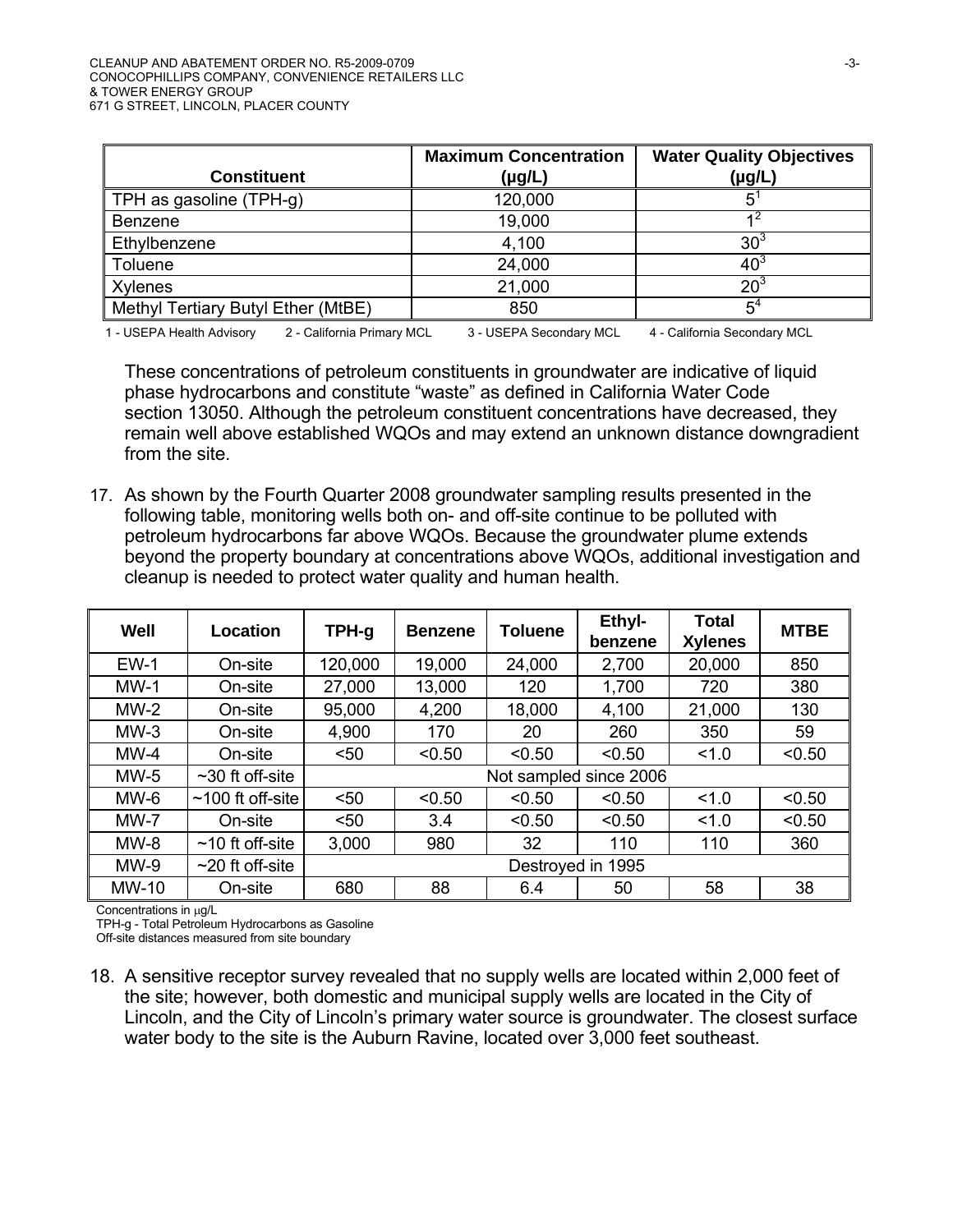# **AUTHORITY – LEGAL REQUIREMENTS**

- 19. The Central Valley Region derives its authority to issue and enforce the legal requirements of this Order from California Law, Regulations, Policies, and Plans included in Attachment A, which is attached hereto and made part of this Order.
- 20. The constituents listed in Finding No. 16 and 17 are wastes as defined in California Water Code section 13050(d). The groundwater exceeds the WQOs for the constituents listed in Finding No. 16. Exceeding of applicable WQOs in the Basin Plan constitutes pollution as defined in California Water Code section 13050(l)(1).

## **DISCHARGER LIABILITY**

- 21. As described in Findings 1 through 18, the Dischargers are subject to an order pursuant to California Water Code section 13304 because the Dischargers have caused or permitted, or threatened to cause or permit, waste to be discharged or deposited where it is, or probably will be, discharged into the waters of the state and have created, or threatened to create, a condition of pollution or nuisance. The condition of pollution is a priority violation and issuance or adoption of a cleanup and abatement order pursuant to California Water Code section 13304 and Health and Safety Code section 25296.10 is appropriate and consistent with policies of the Central Valley Region.
- 22. This Order requires investigation and cleanup of the site in compliance with the California Water Code, the applicable Basin Plan, State Water Resources Control Board (State Water Board) Resolution No. 92-49, and other applicable Central Valley Region plans, policies, and regulations.
- 23. As described in Findings 1 through 18, the Dischargers are subject to an order pursuant to California Water Code section 13267 to submit technical reports because existing data and information about the site indicate that waste has been discharged, is discharging, or is suspected of discharging, at the property, which is or was owned and/or operated by the Dischargers named in this Order. The technical reports required by this Order are necessary to assure compliance with California Water Code section 13304 and Health and Safety Code section 25296.10, to adequately investigate and clean up the site to protect the beneficial uses of waters of the state, to protect against nuisance, and to protect human health and the environment.
- 24. The issuance of this Order is an enforcement action taken by a regulatory agency and is exempt from the provisions of the California Environmental Quality Act (CEQA) (Pub. Resources Code, section 21000 et seq.), pursuant to California Code of Regulations, title 14, section 15321(a)(2). The implementation of this Order is also an action to assure the restoration of natural resources and/or the environment and is exempt from the provisions of the CEQA, in accordance with California Code of Regulations, title 14 sections 15307 and 15308.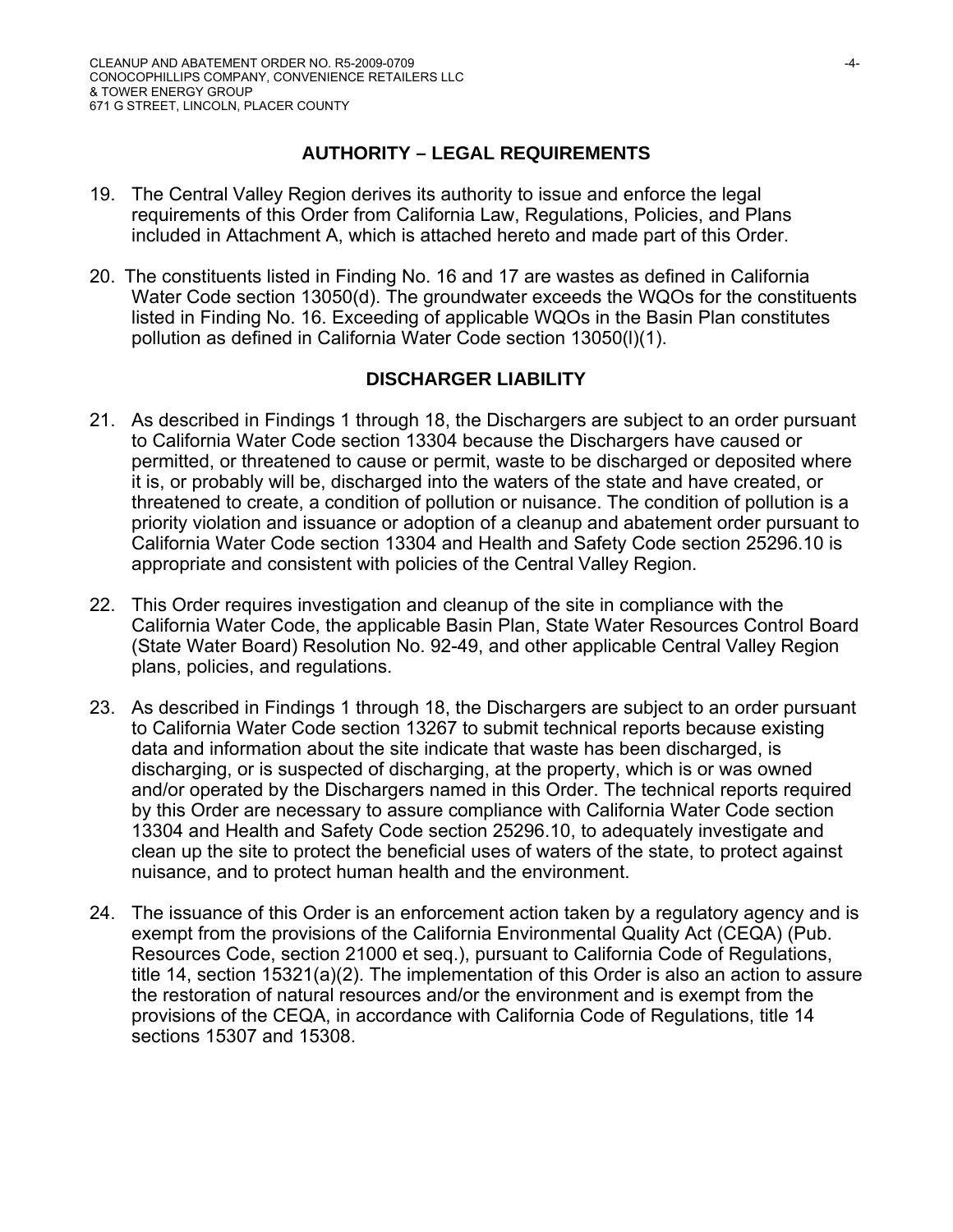# **REQUIRED ACTIONS**

**IT IS HEREBY ORDERED** that, pursuant to California Water Code sections 13304 and 13267, and Health and Safety Code section 25296.10, ConocoPhillips Company, Convenience Retailers LLC, and Tower Energy Group shall:

- 1. Investigate the discharges of waste, clean up the waste, and abate the effects of the waste, forthwith, resulting from activities at 671 G Street, Lincoln, Placer County*,* in conformance with State Water Board Resolution No. 92-49 *Policies and Procedures for Investigation and Cleanup and Abatement of Discharges Under Water Code Section 13304* and with the Central Valley Region's *Water Quality Control Plan for the Sacramento River and San Joaquin River Basins* (in particular the Policies and Plans listed within the Control Action Considerations portion of Chapter IV). "Forthwith" means as soon as is reasonably possible. Compliance with this requirement shall include, but not be limited to, completing the tasks listed below.
- 2. Complete all work and reports in accordance with *Appendix A Reports, Tri-Regional Recommendations for Preliminary Investigation and Evaluation of Underground Storage Tank Sites* (Appendix A - Reports), which is attached hereto and made a part of this Order. Complete all work under all permits required by State, County, and/or Local agencies.
- 3. If the Dischargers disagree with the site history as summarized in Findings 1-18, and/or believe that other parties share responsibility for these discharges, they must submit a report by **31 July 2009**, which, to the best of the Dischargers' abilities, documents the site's history since the tanks were installed, including a chronology of the site's ownership and operator history, any evidence detailing the time and origin of the release, and the fee title owner. Information in this report may be used to identify additional dischargers who may be added to this or future orders.
- 4. Submit a **Work Plan** by **15 August 2009** to locate and restore site well MW-5 and to replace former off-site well MW-9.
- 5. Submit a **Remedial System Startup Report** by **28 August 2009** documenting initial background groundwater and soil vapor sampling results and the startup and continued operation of the proposed, approved, and installed ozone sparging system.
- 6. Submit the results of all groundwater and soil vapor sampling data collected during the first three months of system operation, along with all field measurements, to Central Valley Water Board staff as soon as available. This includes initial system startup data, weekly sampling data collected during the first month of system operation, and monthly sampling data collected thereafter from wells MW-1 through MW-4, MW-7, MW-8, MW-10, SV-3, SV-5, SV-6 & SV-7.
- 7. If adverse effects to waters of the state or human health are noted during system startup that can be attributed to the operation of the site's ozone system, the system shall be shut down and Central Valley Water Board staff notified immediately.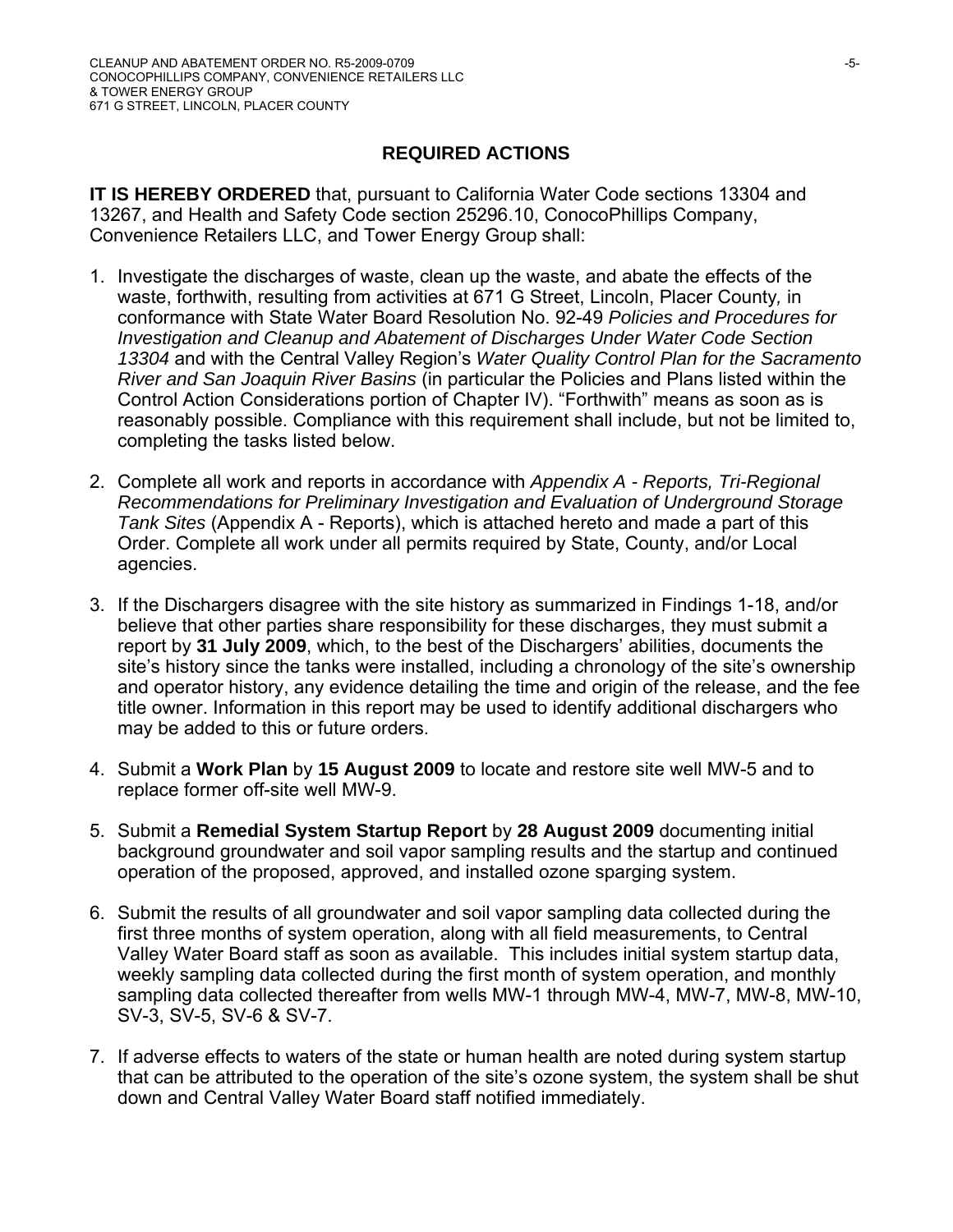- 8. Submit **Remedial Status Reports**, monthly for the first three months after system startup and quarterly thereafter. The first monthly Remedial Status Report is due 45 days after system startup, but no later than **15 October 2009**. The required Remedial Status Reports are necessary to monitoring the effectiveness of the remedial system and its impact on the subsurface environment. Subsequently, each Remedial Status Reports shall also include the results of all shallow soil vapor and hexavalent chromium groundwater sampling. Remedial Status Reports are to be submitted during operation of the remedial system and for two quarter following system shutdown.
- 9. Submit a **Remedial System Progress Report** 105 days after system startup but no later than **14 December 2009**. The report is to document all sampling associated with the pilot test and include a thorough evaluation of the test. The report must also contain recommendations regarding site conditions, the operation of the ozone sparging system, and its continued use. If necessary, the report should include a proposal to optimize the effectiveness of the remedial system and/or to reduce the generation of any observed adverse byproducts. This report may be combined with the third Remedial Status Report (Order 8 above).
- 10. Conduct semi-annual groundwater and soil vapor monitoring and submit **Semi-Annual Monitoring Reports**. Semi-Annual Monitoring is to occur during the second and fourth quarters of each calendar year, and the next sampling event is to occur during the fourth quarter 2009 with the corresponding monitoring report due by **15 January 2010**. All future Semi-Annual Monitoring Reports shall be submitted by the 15<sup>th</sup> day of the month following the end of the calendar quarter in which the samples are collected (i.e., by 15 July and 15 January). Semi-Annual Monitoring Reports shall include the results of all soil, soil vapor and groundwater samples analyzed to date. While the wells to be sampled during each monitoring event may be modified by staff of the Central Valley Region, all collected groundwater samples must be analyzed for the constituents and at their corresponding method reporting limits as listed in the table below.

| <b>Groundwater Analytes</b> |               |                      |               |  |
|-----------------------------|---------------|----------------------|---------------|--|
| TPH-g                       | $50 \mu g/l$  | Toluene              | $0.5 \mu g/l$ |  |
| MTBE                        | $0.5 \mu g/l$ | Ethylbenzene         | $0.5 \mu g/l$ |  |
| <b>Benzene</b>              | $0.5 \mu g/l$ | <b>Total Xylenes</b> | $1.0 \mu g/l$ |  |

Remedial Status Reports and Semi-Annual Monitoring Reports should be combined and completed as a single report when both semi-annual and remedial system sampling occur during the same quarter.

11. During the fourth Quarter 2009 semi-annual sampling event, analyze groundwater samples collected from all site wells for TPH as diesel (TPH-d), methanol, ethanol, tertiary butyl alcohol (TBA), tertiary amyl methyl ether (TAME), di-isopropyl ether (DIPE), ethyl tertiary butyl ether (ETBE), ethylene dibromide (EDB) and 1,2- dichloroethane (1,2-DCA) in addition the standard analytical suite as outline in item 8 above. If any of these additional constituents are detected above established water quality objectives, they are to be incorporated into the semi-annual monitoring program.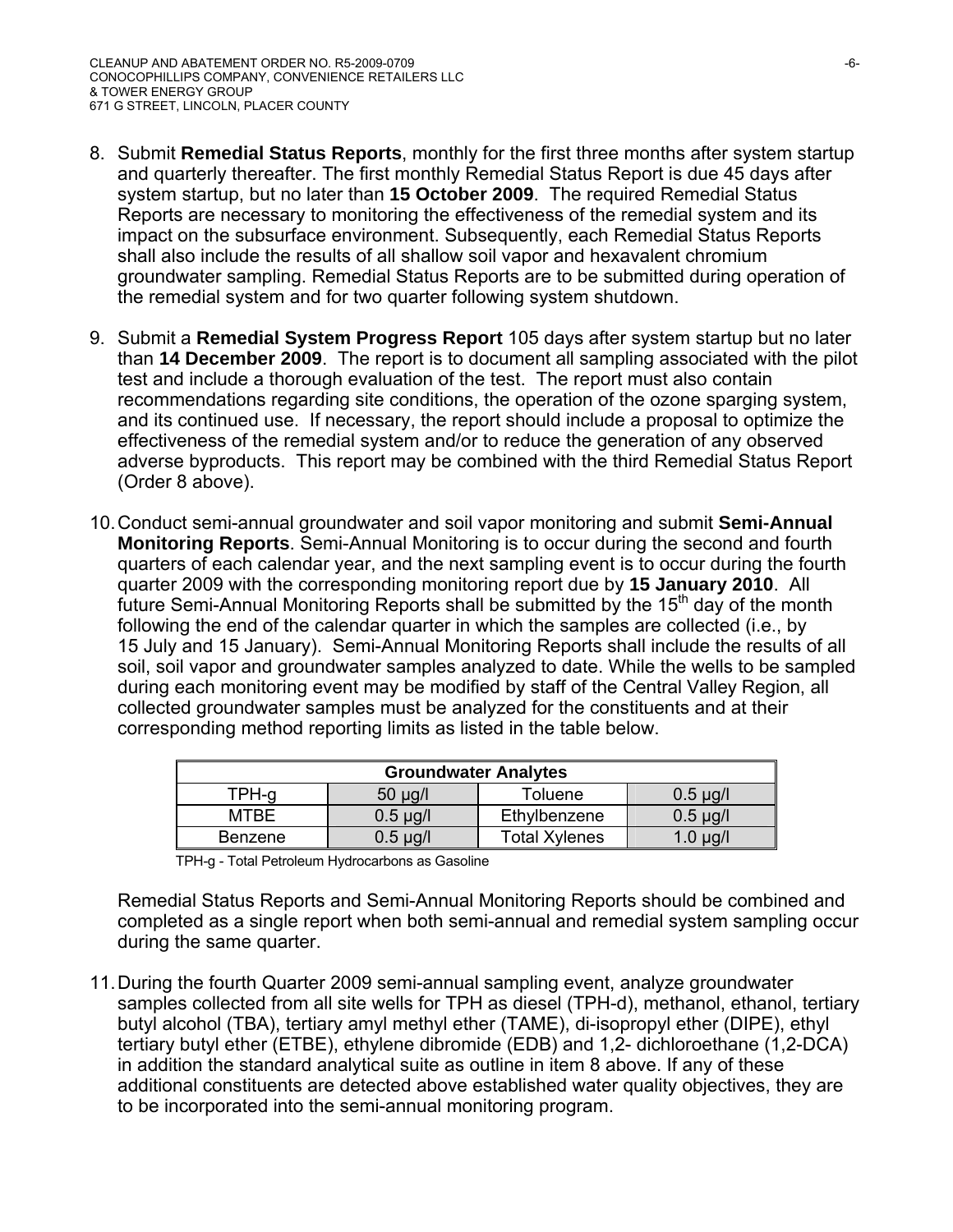12. Submit a **Human Health Risk Assessment** (HHRA) by **26 February 2010**. The HHRA shall evaluate the risk that the entire residual constituent mass remaining in soil and soil vapor beneath the site, may pose to human health. The assessment shall evaluate Baseline Carcinogenic Risk and Baseline Toxic Effects for both onsite commercial and offsite residential receptors. The HHRA shall evaluate dermal absorption, ingestion, and volatilization to indoor air exposure scenarios.

All constituent concentrations detected in soil within the top 10 feet of ground surface shall be considered when evaluating dermal absorption and ingestion, and soil vapor data shall be considered when evaluating volatilization to indoor air. The Dischargers shall use a one-in-a-million target risk level and a target hazard index of one. Additionally, the Unit Risk Factors and/or Slope Factors for all constituents incorporated into the HHRA must comply with the values listed in the Office of Environmental Health Hazard Assessment's (OEHHA's) Toxicity Criteria Database. TPH-g detections shall be incorporated into the HHRA, and the assessment should be completed so that it can be adjusted easily and inexpensively as new site data become available.

13. Submit a **Remedial Strategy Evaluation Report** nine months after system startup, but no later than **4 June 2010**. The Remedial Strategy Evaluation Report shall include a thorough evaluation of the ongoing remedial effort and shall contain recommendations regarding the site's operating ozone sparging remedial system and the remedial strategy to achieve site cleanup. This report may be incorporated into the Fourth Quarter 2009 monitoring report.

| <b>Required Report Submittal Schedule</b>                                                        |                                                                     |  |  |
|--------------------------------------------------------------------------------------------------|---------------------------------------------------------------------|--|--|
| <b>Required Report/Task</b>                                                                      | <b>Due Date</b>                                                     |  |  |
| <b>Work Plan</b> to: 1) Locate and restore site well MW-5<br>2) Replace former offsite well MW-9 | <b>15 August 2009</b>                                               |  |  |
| <b>Remedial System Startup Report</b>                                                            | <b>28 August 2009</b>                                               |  |  |
| <b>First Remedial Status Report</b>                                                              | 45 days after system startup, but no later<br>than 15 October 2009  |  |  |
| <b>Remedial System Progress Report</b>                                                           | 105 days after system startup but no later<br>than 14 December 2009 |  |  |
| <b>First Semi-Annual Monitoring Reports</b>                                                      | <b>15 January 2010</b>                                              |  |  |
| <b>Human Health Risk Assessment</b>                                                              | 26 February 2010                                                    |  |  |
| <b>Remedial Strategy Evaluation Report</b>                                                       | 9 months after system startup, but no later<br>than 4 June 2010     |  |  |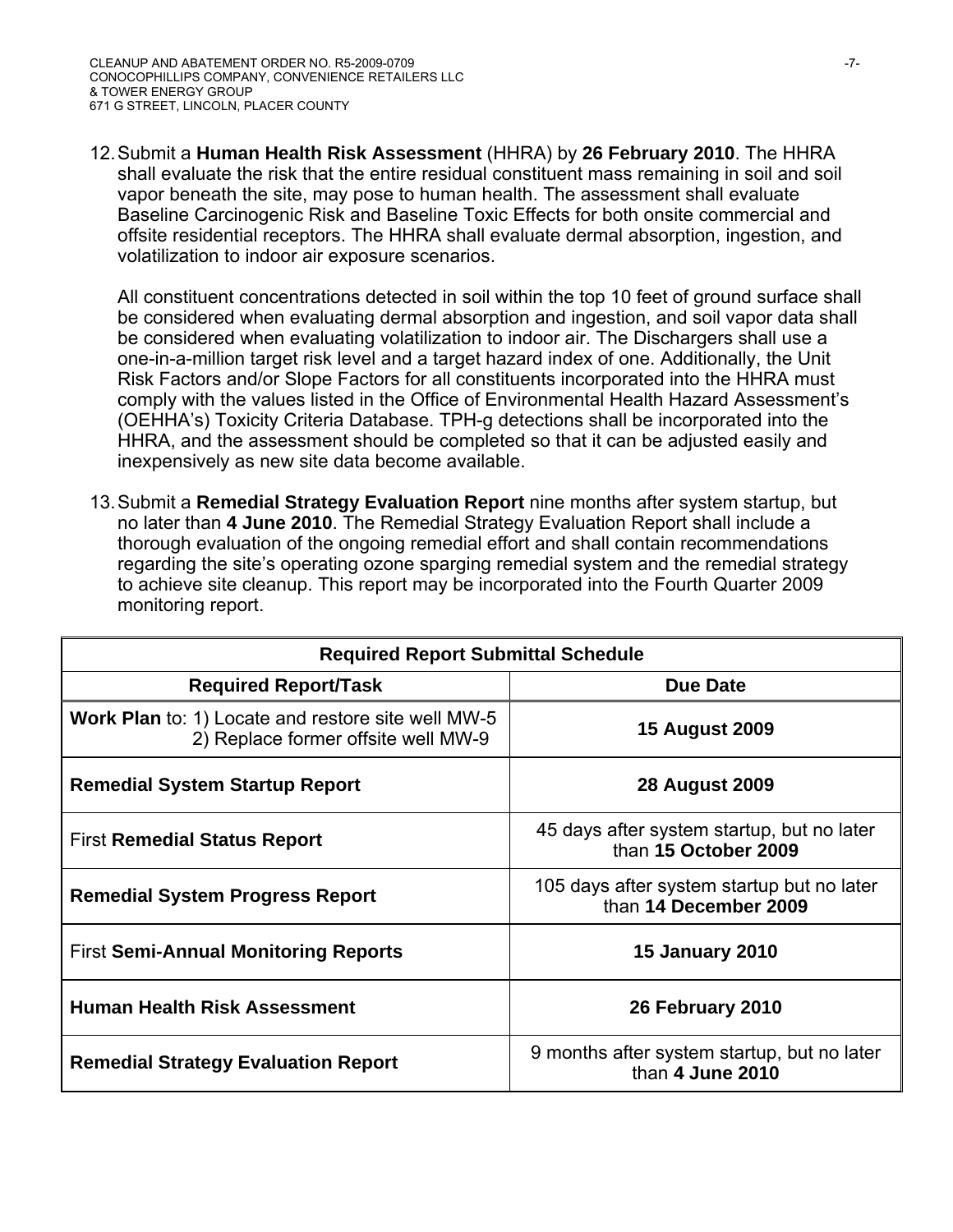# **GENERAL REQUIREMENTS**

The General Requirements are included in Attachment A of this Order.

If the Dischargers are unable to perform any activity or submit any document in compliance with the schedule set forth herein, or in compliance with any work schedule submitted pursuant to this Order, the Dischargers may request, in writing, an extension of the time specified. The extension request shall include justification for the delay. Any extension request shall be submitted as soon as the situation is recognized and no later than the compliance date. An extension may be granted by revision of this Order or by a letter from the Executive Officer. Extension requests not approved in writing by the Executive Officer with reference to this Order are denied.

If, in the opinion of the Executive Officer, the Dischargers fail to comply with the provisions of this Order, the Executive Officer may refer this matter to the Attorney General for judicial enforcement or may issue a complaint for administrative civil liability. Failure to comply with this Order may result in the assessment of an Administrative Civil Liability of up to \$10,000 per violation per day pursuant to the California Water Code sections 13268, 13350 and/or 13385. The Central Valley Water Board reserves its right to take any enforcement actions authorized by law.

Any person aggrieved by this action of the Central Valley Water Board may petition the State Board to review the action in accordance with CWC section 13320 and California Code of Regulations, title 23, sections 2050 and following. The State Board must receive the petition by 5:00 p.m., 30 days after the date of this Order, except that if the thirtieth day following the date of this Order falls on a Saturday, Sunday, or state holiday, the petition must be received by the State Water Board by 5:00 p.m. on the next business day. Copes of the law and regulations applicable to filing petitions may be found on the Internet at:

http://www.waterboards.ca.gov/public\_notices/petitions/water\_quality or will be provided upon request.

This Order is effective upon the date of signature.

*Original signed by* 

\_\_\_\_\_\_\_\_\_\_\_\_\_\_\_\_\_\_\_\_\_\_\_\_\_\_\_\_\_\_\_\_\_\_\_\_\_\_\_\_\_\_\_\_ PAMELA C. CREEDON Executive Officer

7/6/2009 (Date)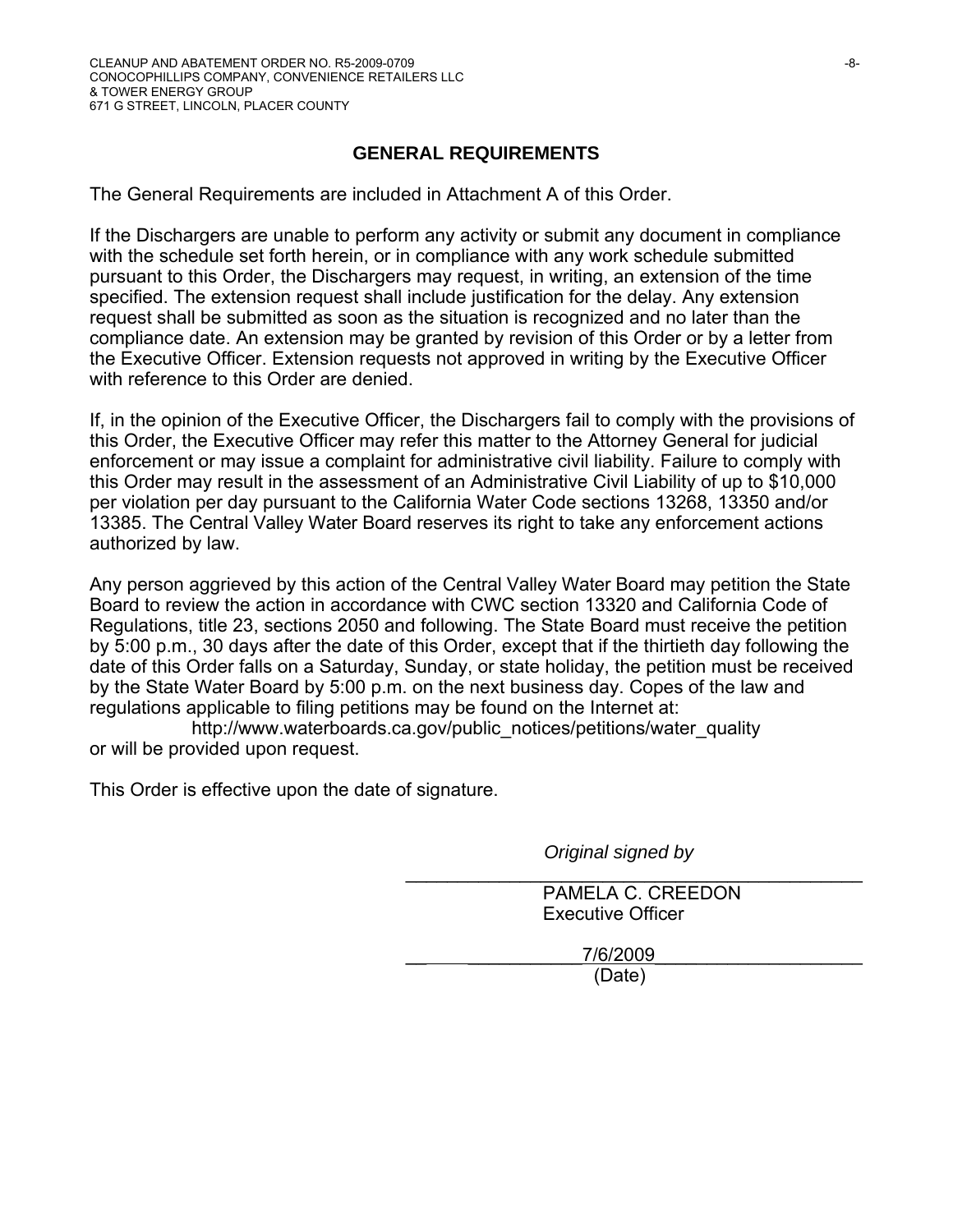### CALIFORNIA REGIONAL WATER QUALITY CONTROL BOARD CENTRAL VALLEY REGION

#### CLEANUP AND ABATEMENT ORDER NO. R5-2009-0709 FOR CONOCOPHILLIPS COMPANY, CONVENIENCE RETAILERS LLC & TOWER ENERGY GROUP 671 G STREET, LINCOLN, PLACER COUNTY

#### **ATTACHMENT A AUTHORITY – LEGAL REQUIREMENTS and GENERAL REQUIREMENTS**

# **AUTHORITY – LEGAL REQUIREMENTS**

The following laws and regulations authorize the Central Valley Regional Water Quality Control Board (Central Valley Water Board) to issue Cleanup and Abatement Orders (CAOs) to persons who have participated in actions that have led to actual or threatened water contamination.

- I. Legal Authority over Responsible Parties/Dischargers: These laws and regulations give the Central Valley Water Board the legal authority to hold persons named in the accompanying Order responsible for cleanup activities.
	- 1. Section 13304(a) of the California Water Code states, in relevant part, that:

Any person who has discharged or discharges waste into waters of the state in violation of any waste discharge requirements or other order or prohibition issued by a regional board or the state board, or who has caused or permitted, causes or permits, or threatens to cause or permit any waste to be discharged or deposited where it is, or probably will be, discharged into the waters of the state and creates, or threatens to create, a condition of pollution or nuisance, shall upon order of the regional board clean up the waste or abate the effects of the waste, or, in the case of threatened pollution or nuisance, take other necessary remedial action, including but not limited to, overseeing cleanup and abatement efforts.

2. Section 13050(d) of the California Water Code defines "waste" to include:

… sewage and any and all other waste substances, liquid, solid, gaseous, or radioactive, associated with human habitation, or of human or animal origin, or from any producing, manufacturing, or processing operation, including waste placed within containers of whatever nature prior to, and for purposes of, disposal.

3. Sections 13050(l) and 13050(m) define "pollution" and "nuisance," respectively, as follows:

(1) "Pollution" means an alteration of the quality of the waters of the state by waste to a degree which unreasonably affects either of the following: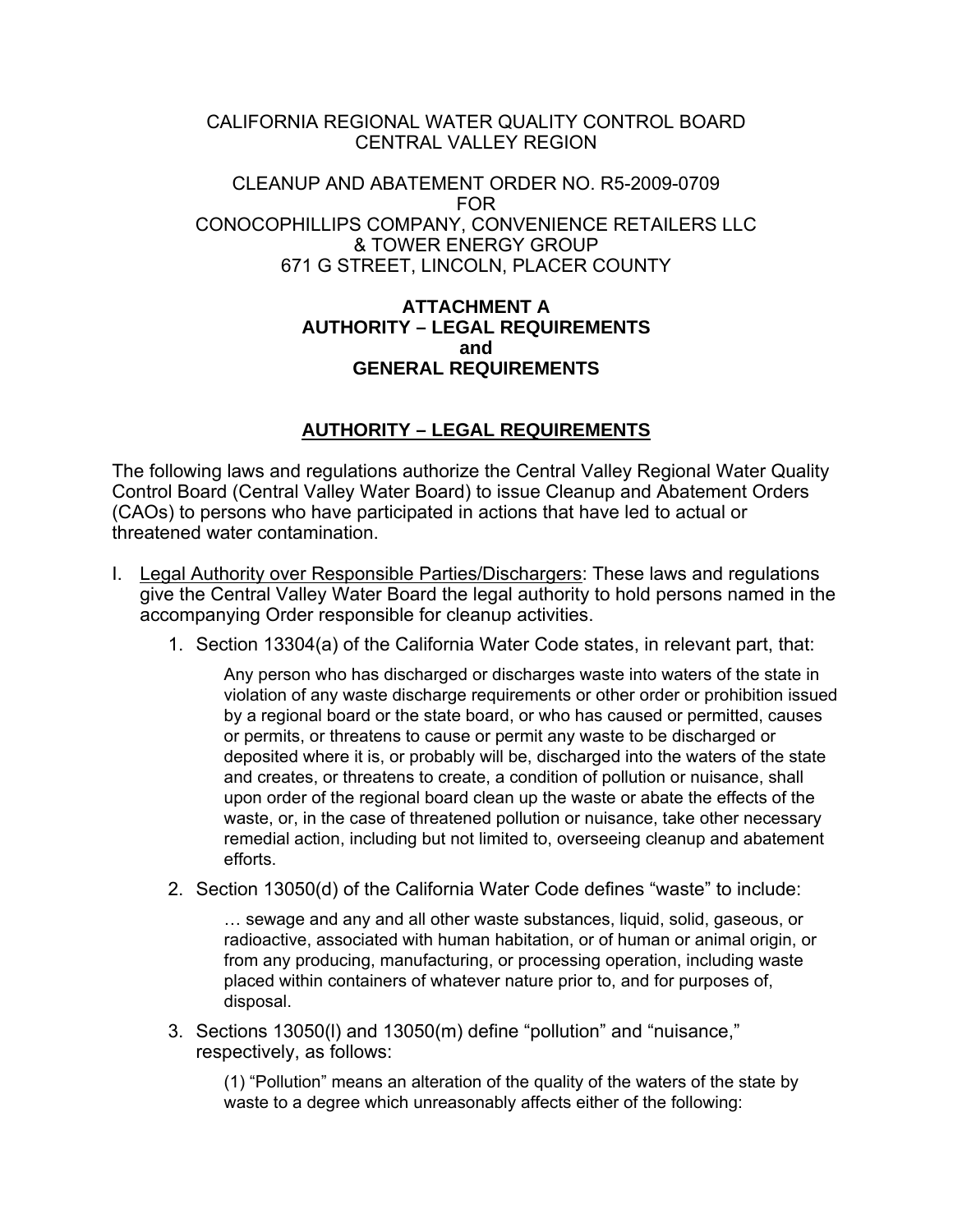- (A) The waters for beneficial uses.
- (B) Facilities which serve these beneficial uses.
- (2) "Pollution" may include "contamination."

"Nuisance" means anything which meets all of the following requirements: (1) Is injurious to health, or is indecent or offensive to the senses, or an obstruction to the free use of property, so as to interfere with the comfortable enjoyment of life or property.

 (2) Affects at the same time an entire community or neighborhood, or any considerable number of persons, although the extent of the annoyance or damage inflicted upon individuals may be unequal.

(3) Occurs during, or as a result of, the treatment or disposal of wastes.

4. California Code of Regulations, title 23, section 2720, defines who is a "responsible party"1 for the purposes of cleaning up contamination resulting from a leaking underground storage tank. This section states, in relevant part:

"Responsible party" means one or more of the following:

(1) Any person who owns or operates an underground storage tank used for the storage of any hazardous substance;

(2) In the case of any underground storage tank no longer in use, any person who owned or operated the underground storage tank immediately before the discontinuation of its use;

(3) Any owner of property where an unauthorized release of a hazardous substance from an underground storage tank has occurred; and (4) Any person who had or has control over a underground storage tank at the time of or following an unauthorized release of a hazardous substance.

- 5. California Code of Regulations, title 23, section 2720, specifies that Responsible Parties shall comply with all California Water Code provisions and any Orders issued by a regional water board when an unauthorized release from an underground storage tank has occurred.
- II. Legal Authority to Require Cleanup Activities/Corrective Actions: These laws and regulations describe the actions that may be required of persons named in Cleanup and Abatement Orders.

### 1. **General Cleanup Activities**

 $\overline{a}$ 

i. Section 13304(a) of the California Water Code states, in relevant part, that:

[Responsible parties] shall upon order of the regional board clean up the waste or abate the effects of the waste, or, in the case of threatened pollution or nuisance, take other necessary remedial action, including but not limited to, overseeing cleanup and abatement efforts.

 $1$  For the purposes of a cleanup at a site contaminated by a leaking underground storage tank, Responsible Parties may also be referred to as Dischargers.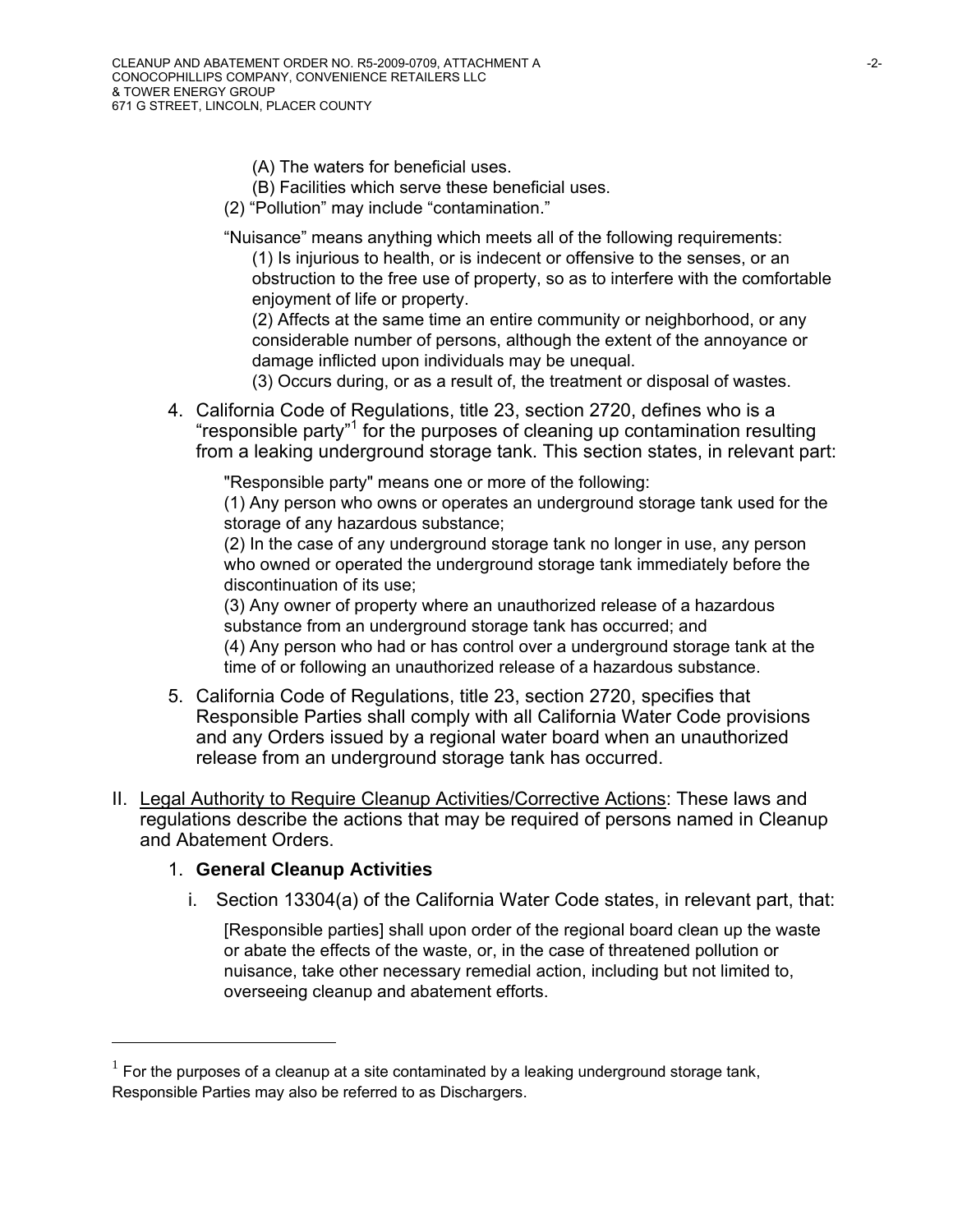ii. Section 25296.10(a) of the Health and Safety Code provides that:

Each owner, operator, or other responsible party shall take corrective action in response to an unauthorized release in compliance with this chapter and the regulations adopted pursuant to Section 25299.3.

- 2. **Replacement Water**: The Central Valley Water Board may require responsible parties to provide replacement water to others who have had their water supplies affected by pollutants.
	- i. Section 13304(a) of the California Water Code states, in relevant part, that:

A cleanup and abatement order issued by the state board or a regional board may require the provision of, or payment for, uninterrupted replacement water service, which may include wellhead treatment, to each affected public water supplier or private well owner.

ii. Section 13304(f) of the California Water Code states that:

Replacement water provided pursuant to subdivision (a) shall meet all applicable federal, state and local drinking water standards and shall have comparable quality to that pumped by the public water system or private well owner prior to the discharge of waste.

III. Legal Authority for Cost Reimbursement: The Central Valley Water Board has the legal right to require responsible parties to pay for cleanup actions undertaken by the state and to require payment of oversight costs pursuant to California Water Code section 13304(c)(1), which states that:

If waste is cleaned up or the effects of the waste are abated, or, in the case of threatened pollution or nuisance, other necessary remedial action is taken by any government agency, the person or persons who discharged the waste, discharges the waste, or threatened to cause or permit the discharge of the waste within the meaning of subdivision (a), are liable to that government agency to the extent of the reasonable costs actually incurred in cleaning up the waste, abating the effects of the waste, supervising cleanup or abatement activities, or taking other remedial actions.

- IV. Legal Authority to Require the Submittal of Technical Reports: The Central Valley Water Board has broad authority to require responsible parties to submit technical reports, which may include workplans, the analytical results of investigation activities, and the site history for contaminated properties.
	- 1. Section 13267(a) of the California Water Code states, in relevant part, that:

A regional board, in establishing or reviewing any water quality control plan or waste discharge requirements, or in connection with any action relating to any plan or requirement authorized by this division, may investigate the quality of any waters of the state within its region.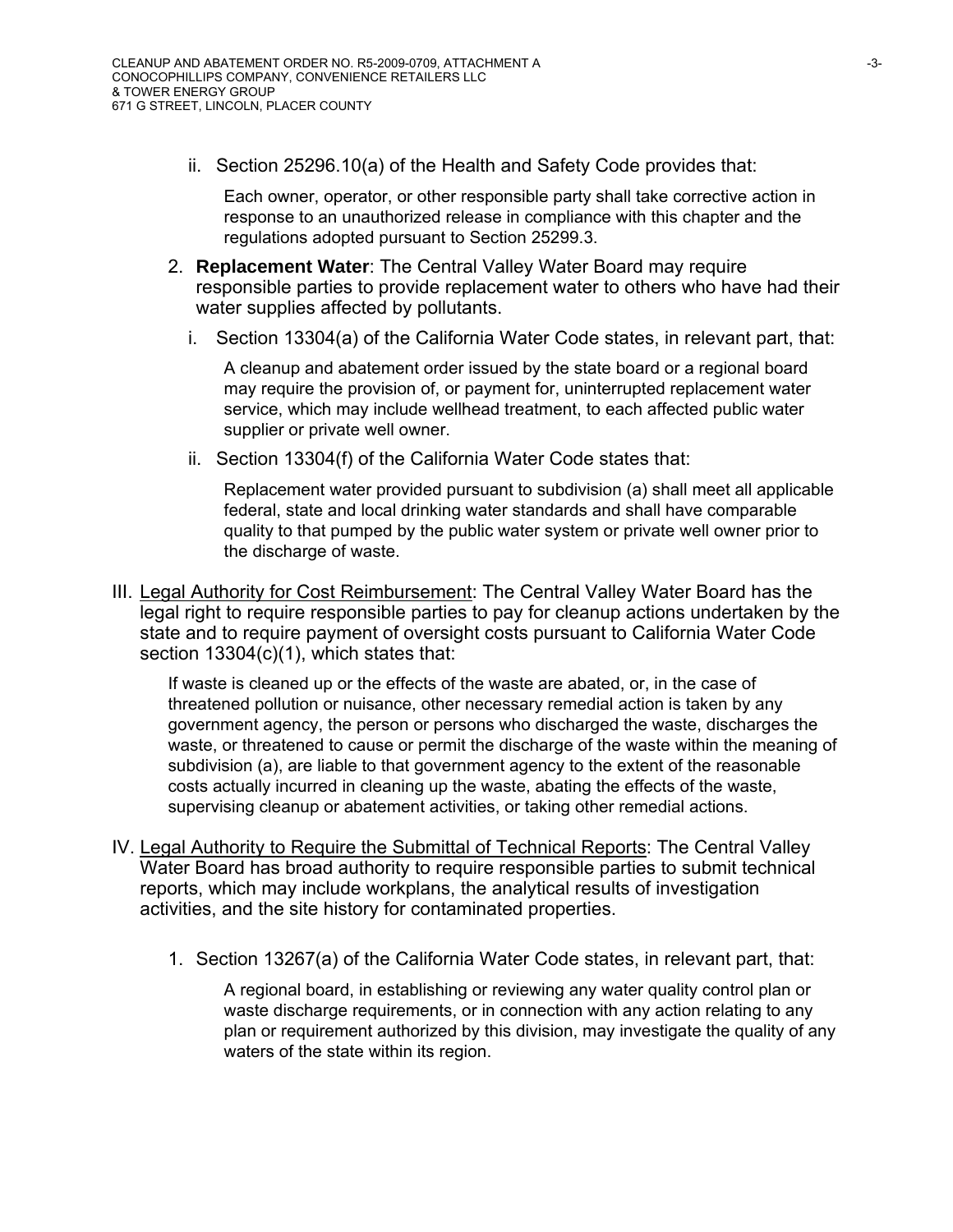2. Section 13267(b)(1) of the California Water Code states that:

In conducting an investigation specified in subdivision (a), the regional board may require that any person who has discharged, discharges, or is suspected of having discharged or discharging, or who proposes to discharge waste within its region, or any citizen or domiciliary, or political agency or entity of this state who has discharged, discharges, or is suspected of having discharged or discharging, or who proposes to discharge, waste outside of its region that could affect the quality of waters within its region shall furnish, under penalty of perjury, technical or monitoring program reports which the regional board requires. The burden, including costs, of these reports shall bear a reasonable relationship to the need for the report and the benefits to be obtained from the reports. In requiring those reports, the regional board shall provide the person with a written explanation with regard to the need for the reports, and shall identify the evidence that supports requiring that person to provide the reports.

3. Section 25296.10(c)(1) of the Health and Safety Code provides that:

…the owner, operator, or other responsible party shall prepare a work plan that details the corrective action the owner, operator, or other responsible party shall take to comply with the requirements of subdivisions (a) and (b) and the corrective action regulations adopted pursuant to Section 25299.3.

These code sections allow the Central Valley Water Board to impose the obligation to submit technical reports on responsible parties. In the main body of the Cleanup and Abatement Order, you can find the reasons why the Central Valley Water Board is requiring you to submit these reports, as well as a justification for requiring the reports that balances the need for the reports against the burden placed upon you for submitting the reports. If the Cleanup and Abatement Order involves the cleanup of toxic substances, including carcinogenic substances, then the need for these reports usually is very high.

- V. GeoTracker: GeoTracker is a database that contains information about cleanup sites throughout the State. Under California Code of Regulations (CCR), title 23, sections 3890-3895, responsible parties must submit electronic laboratory analytical data (i.e., soil, soil gas, or water chemical analysis) and locational data (i.e., location and elevation of groundwater monitoring wells), to the State GeoTracker database. The regulations and other background information are available at http://geotracker.waterboards.ca.gov.
- VI. Basin Plan: The Water Board's *Water Quality Control Plan for the Sacramento River and San Joaquin River Basins, 4th Edition* (hereafter Basin Plan) designates beneficial uses of the waters of the State, establishes water quality objectives (WQOs) to protect these uses, and establishes implementation policies to implement WQOs. The beneficial uses of the groundwater beneath sites governed by this attachment are domestic, municipal, industrial, and agricultural supply.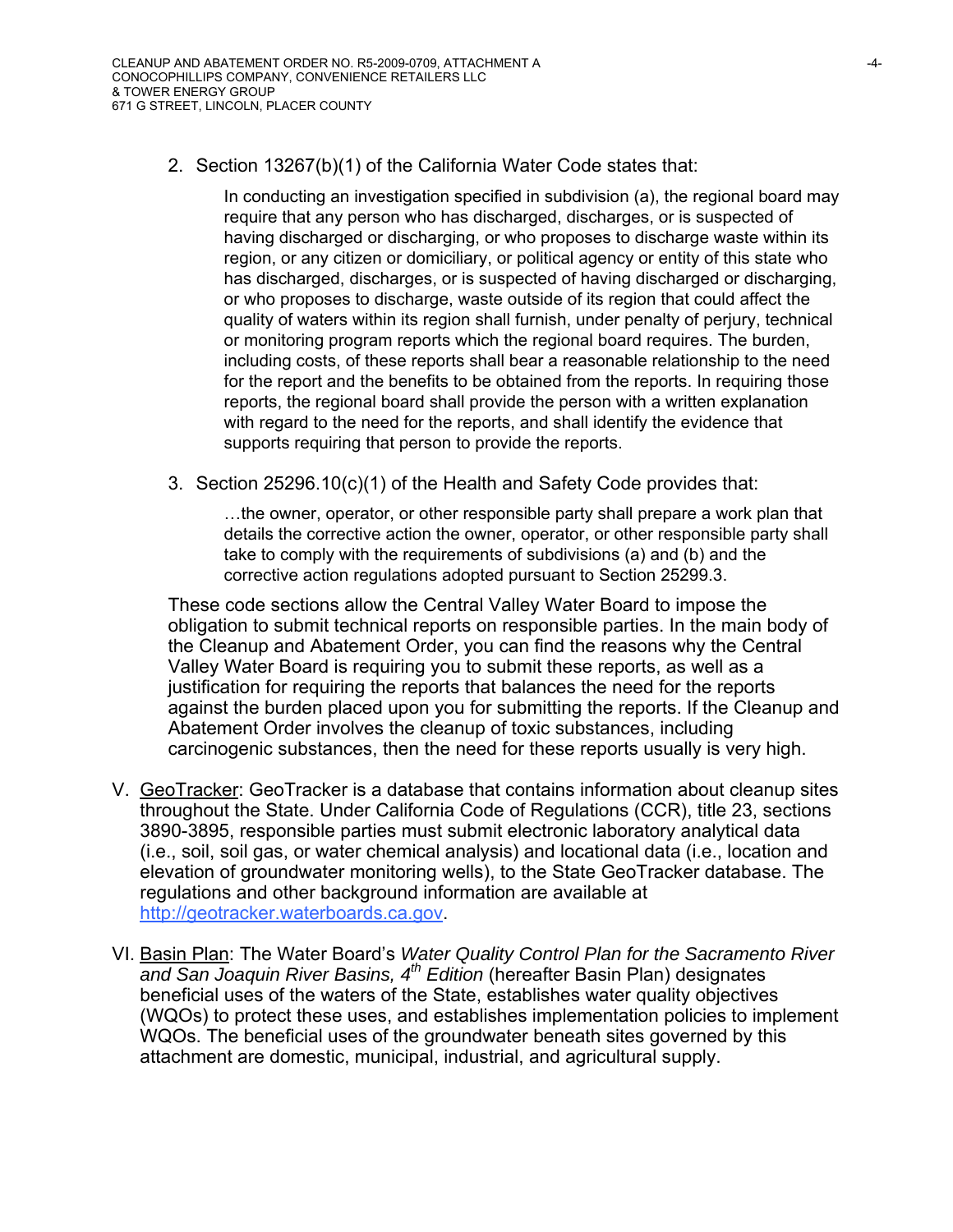- VII. Policies: The following policies contain provisions that must be adhered to by responsible parties conducting cleanup activities.
	- 1. The State Water Resources Control Board (hereafter State Board) has adopted Resolution No. 92-49, the *Policies and Procedures for Investigation and Cleanup and Abatement of Discharges Under Water Code Section 13304*. This Policy sets forth the policies and procedures to be used during an investigation or cleanup of a polluted site and requires that cleanup levels be consistent with State Board Resolution 68-16, the *Statement of Policy With Respect to Maintaining High Quality of Waters in California*. Resolution 92-49 and the Water Board's Water Quality Control Plan for the Sacramento and San Joaquin River Basins  $(4^{th}$  Ed) (Basin Plan) establish the cleanup levels to be achieved. Resolution 92-49 requires the waste to be cleaned up to background, or if that is not reasonable, to an alternative level that is the most stringent level that is economically and technologically feasible in accordance with California Code of Regulations, title 23, section 2550.4. Any alternative cleanup level to background must (1) be consistent with the maximum benefit to the people of the state; (2) not unreasonably affect present and anticipated beneficial use of such water; and (3) not result in water quality less than that prescribed in the Basin Plan and applicable Water Quality Control Plans and Policies of the State Board.
	- 2. Chapter IV of the Basin Plan contains the *Policy for Investigation and Cleanup of Contaminated Sites*, which describes the Central Valley Water Board's policy for managing contaminated sites. This Policy is based on Water Code Sections 13000 and 13304, the Title 27 CCR, Division 2, Subdivision 1 regulations, and State Water Board Resolution Nos. 68-16 and 92-49. The Policy includes site investigation, source removal or containment, information required to be submitted for consideration in establishing cleanup levels, and the bases for establishment of soil and groundwater cleanup levels.
	- 3. The State Board adopted the *Water Quality Enforcement Policy*, which states in part: "*At a minimum, cleanup levels must be sufficiently stringent to fully support beneficial uses, unless the RWQCB allows a containment zone. In the interim, and if restoration of background water quality cannot be achieved, the CAO should require the discharger(s) to abate the effects of the discharge. Abatement activities may include the provision of alternate water supplies." (Enforcement Policy, p. 14.)*
- VIII. Specific Constituents of Concern: The following provisions are applicable to all cleanups involving the spill of gasoline constituents.
	- 1. The wastes detected at the site are not naturally occurring, and some, one of which is benzene, are known human carcinogens. Pollution of groundwater with these wastes impairs or threatens to impair the beneficial uses of the groundwater.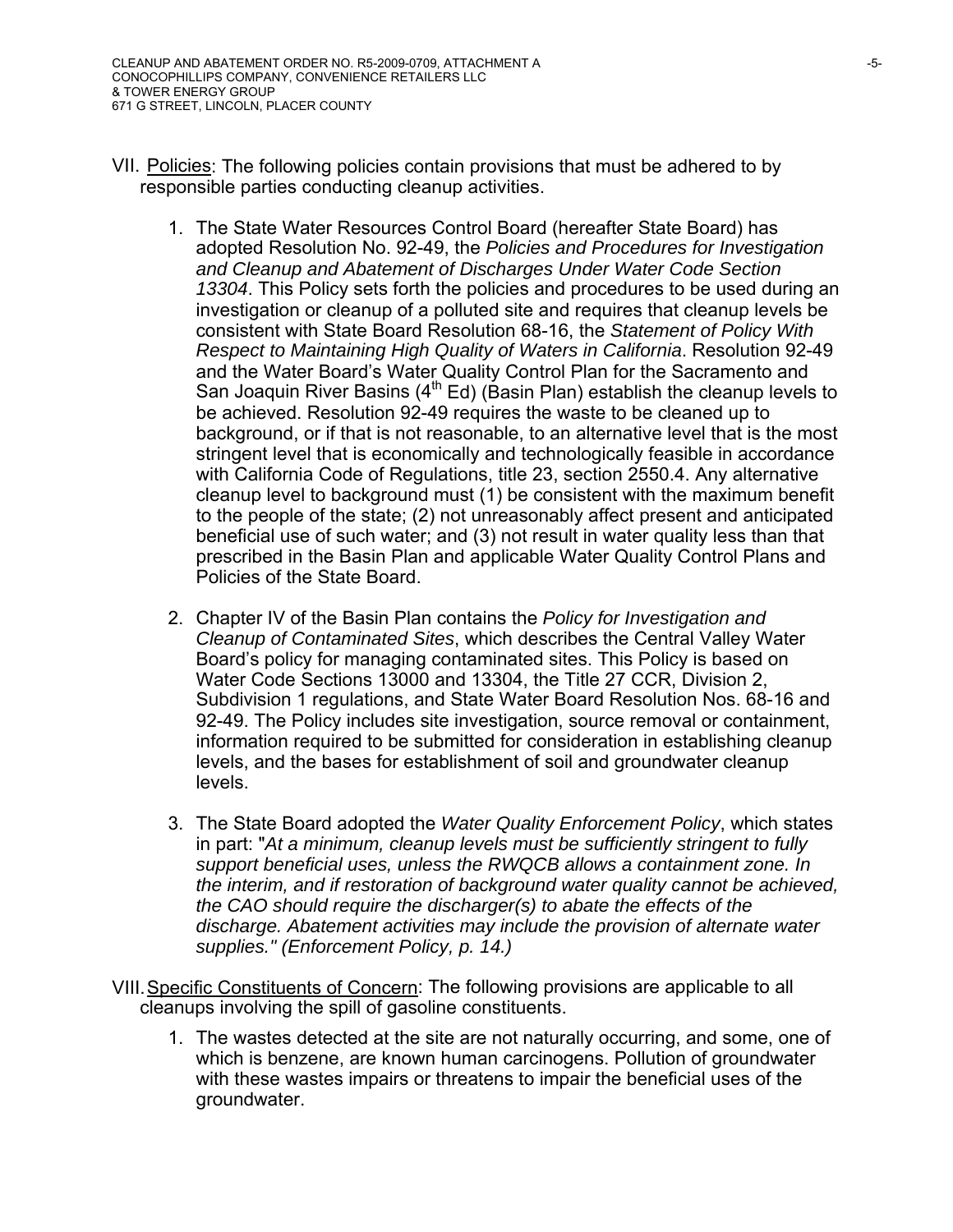2. Water Quality Objectives (WQOs) listed in the Basin Plan include numeric WQOs, e.g., state drinking water maximum contaminant levels (MCLs), and narrative WQOs, including the narrative toxicity objective and the narrative tastes and odors objective for surface and groundwater. Chapter IV of the Basin Plan contains the *Policy for Application of Water Quality Objectives*, which provides that "[w]here compliance with narrative objectives is required (i.e., where the objectives are applicable to protect specified beneficial uses), the Central Valley Water Board will, on a case-by-case basis, adopt numerical limitations in orders which will implement the narrative objectives." The numerical limits for the constituents of concern listed in the following table implement the Basin Plan WQOs*.*

| <b>Constituent</b>       | <b>Limits</b> | <b>WQO</b>      | <b>Reference</b>                    |
|--------------------------|---------------|-----------------|-------------------------------------|
| <b>Total Petroleum</b>   | $5 \mu g/l$   | Health          | <b>USEPA Health Advisory</b>        |
| Hydrocarbons as Gasoline |               |                 |                                     |
| Benzene                  | l µg/l        | <b>Toxicity</b> | California Primary MCL              |
| Toluene                  | $40 \mu g/l$  | Taste and Odor  | <b>USEPA Secondary MCL</b>          |
| Ethylbenzene             | $30 \mu g/l$  | Taste and Odor  | <b>USEPA Secondary MCL</b>          |
| Xylene                   | $20 \mu g/l$  | Taste and Odor  | <b>USEPA Secondary MCL</b>          |
| <b>TBA</b>               | $12 \mu g/l$  | <b>Toxicity</b> | California Notification Level (DPA) |
| <b>MTBE</b>              | $5 \mu g/l$   | Taste and Odor  | <b>USEPA Secondary MCL</b>          |

ug/L= micrograms per liter

### **GENERAL REQUIREMENTS**

The following requirements are applicable for all sites in which the Central Valley Water Board issues Cleanup and Abatement Orders addressing the cleanup of gasoline constituents. If a Responsible Party subject to a Cleanup and Abatement Order fails to comply with the provisions of this Order, the Assistant Executive Officer may refer this matter to the Attorney General for judicial enforcement and/or may issue a complaint imposing administrative civil liability.

1. As required by the California Business and Professions Code Sections 6735, 7835, and 7835.1, Responsible Parties must have appropriate reports prepared by, or under the supervision of, a registered professional engineer or geologist and signed, and where necessary stamped, by the registered professional. All technical reports submitted by the Responsible Parties shall include a cover letter signed by the responsible parties, or authorized representatives, certifying under penalty of law that the signer has examined and is familiar with the report and that to their knowledge, the report is true, complete, and accurate. The Responsible Parties shall also state if they agree with any recommendations or proposals and whether they approved implementation of said proposals.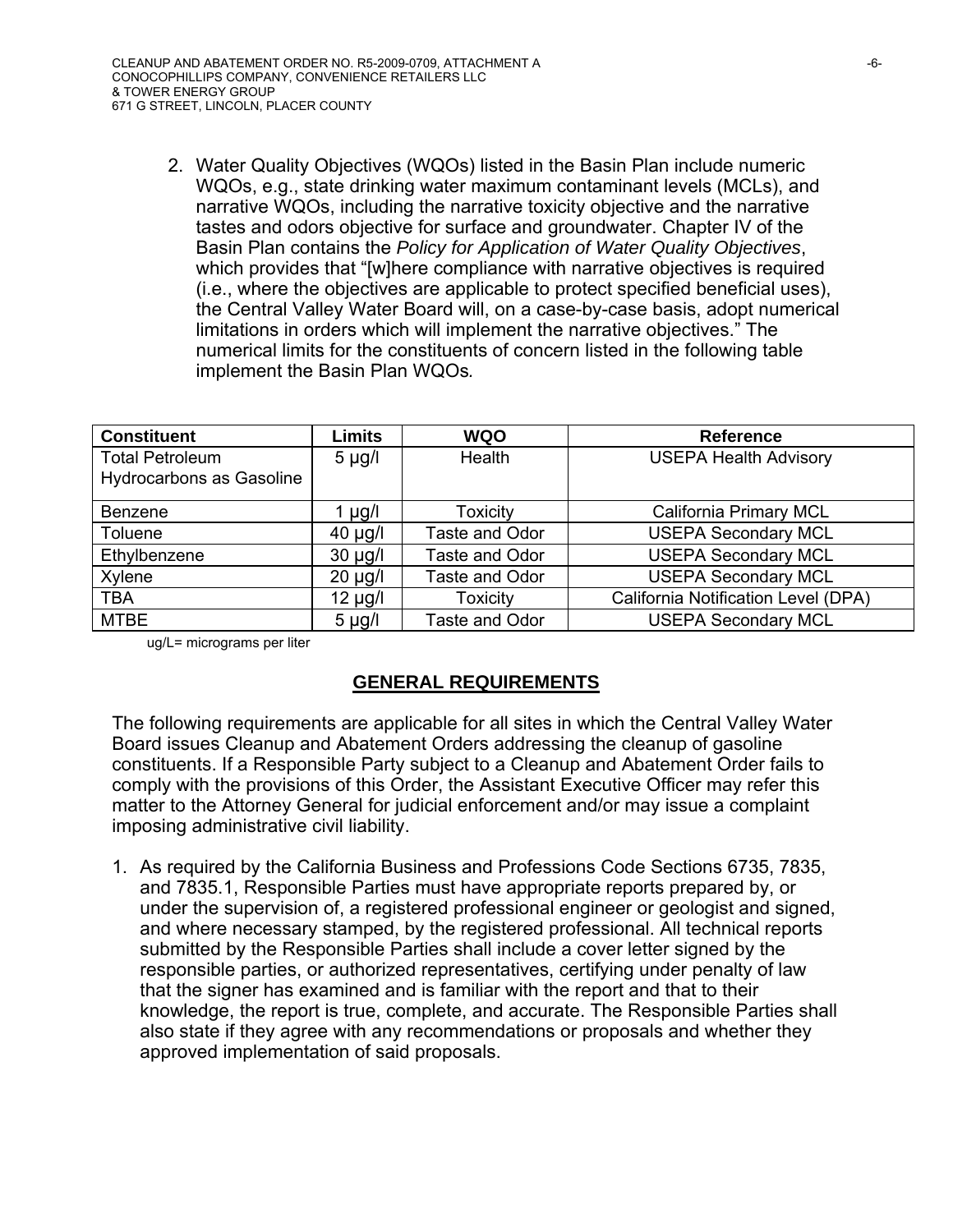- 2. Upon startup of any remediation system(s), Responsible Parties must operate the remediation system(s) continuously, except for periodic and required maintenance or unpreventable equipment failure. The Responsible Parties shall notify the Central Valley Water Board within 24 hours of any unscheduled shutdown of the remediation system(s) that lasts longer than 48 hours. This notification shall include the cause of the shutdown and the corrective action taken (or proposed to be taken) to restart the system. Any interruptions in the operation of the remediation system(s), other than for maintenance, emergencies, or equipment failure, without prior approval from Central Valley Water Board staff or without notifying the Central Valley Water Board within the specified time is a violation of this Order. Within 7 working days of a shutdown, the Responsible Parties shall submit a Technical Report containing at a minimum, but not limited to the following information:
	- Times and dates equipment were not working.
	- Cause of shutdown.
	- If not already restarted, a time schedule for restarting the equipment.
	- A Cleanup Assurance Plan to ensure that similar shutdowns do not reoccur. Proposed Cleanup Assurance Plans are to be completed within 30 days of the system shutdown.
- 3. Responsible Parties must notify Central Valley Water Board staff at least three working days prior to any onsite work, testing, or sampling that pertains to environmental remediation and investigation and is not routine monitoring, maintenance, or inspection.
- 4. Responsible Parties must obtain all local and state permits and access agreements necessary to fulfill the requirements of this Order prior to beginning work.
- 5. Responsible Parties must continue any remediation or monitoring activities until the Assistant Executive Officer determines that sufficient cleanup has been accomplished to fully comply with this Order and this Order has been either amended or rescinded in writing.
- 6. Responsible Parties must optimize remedial systems as needed to improve system efficiency, operating time, and/or waste removal rates, and report on the effectiveness of the optimization in the quarterly reports.
- 7. Responsible Parties must maintain a sufficient number of monitoring wells to completely define and encompass the waste plume(s). If groundwater monitoring indicates the waste in groundwater has migrated beyond laterally or vertically defined limits during the quarter, then the quarterly monitoring reports must include a work plan and schedule, with work to begin within thirty days of Central Valley Water Board staff approval, to define the new plume limits.